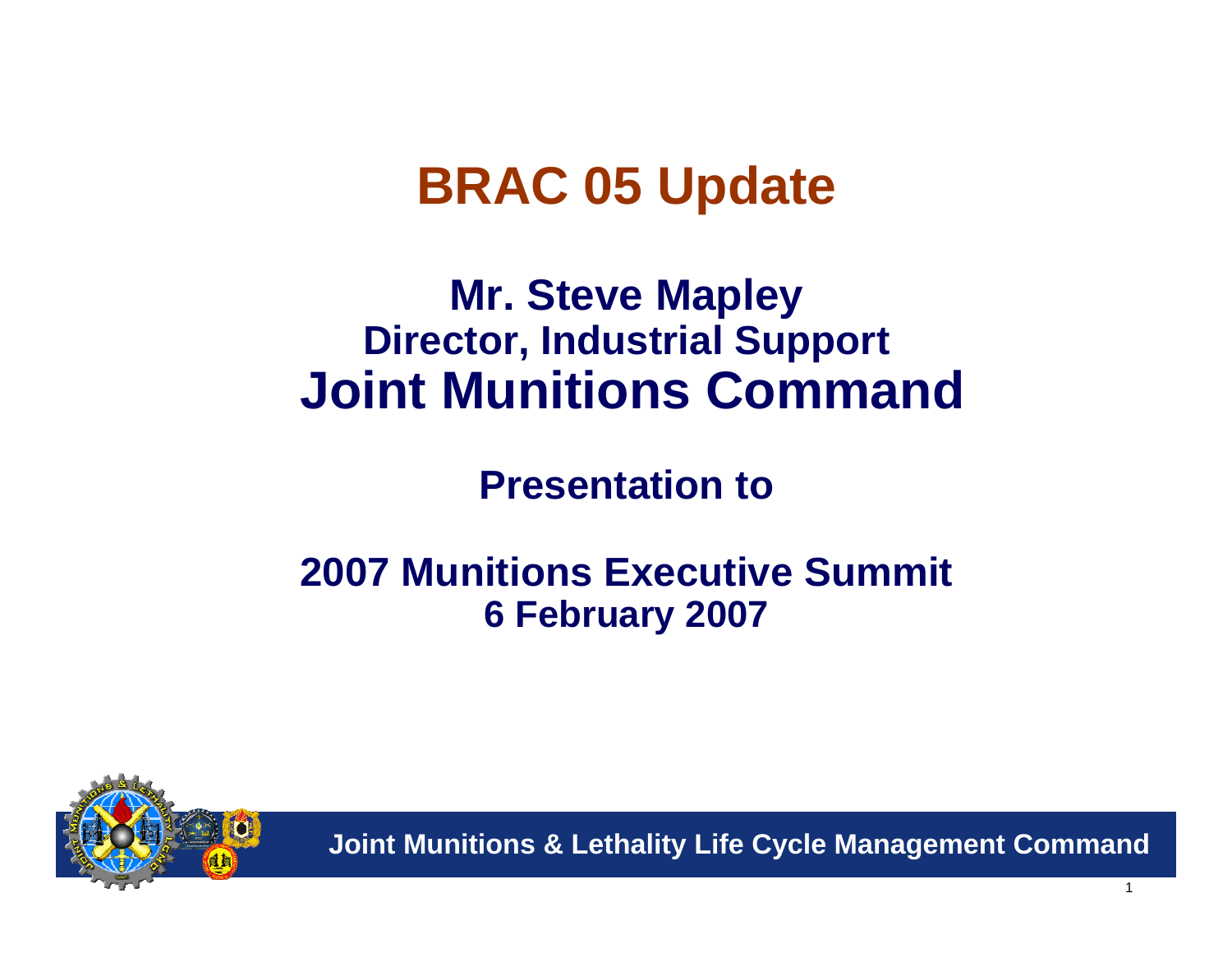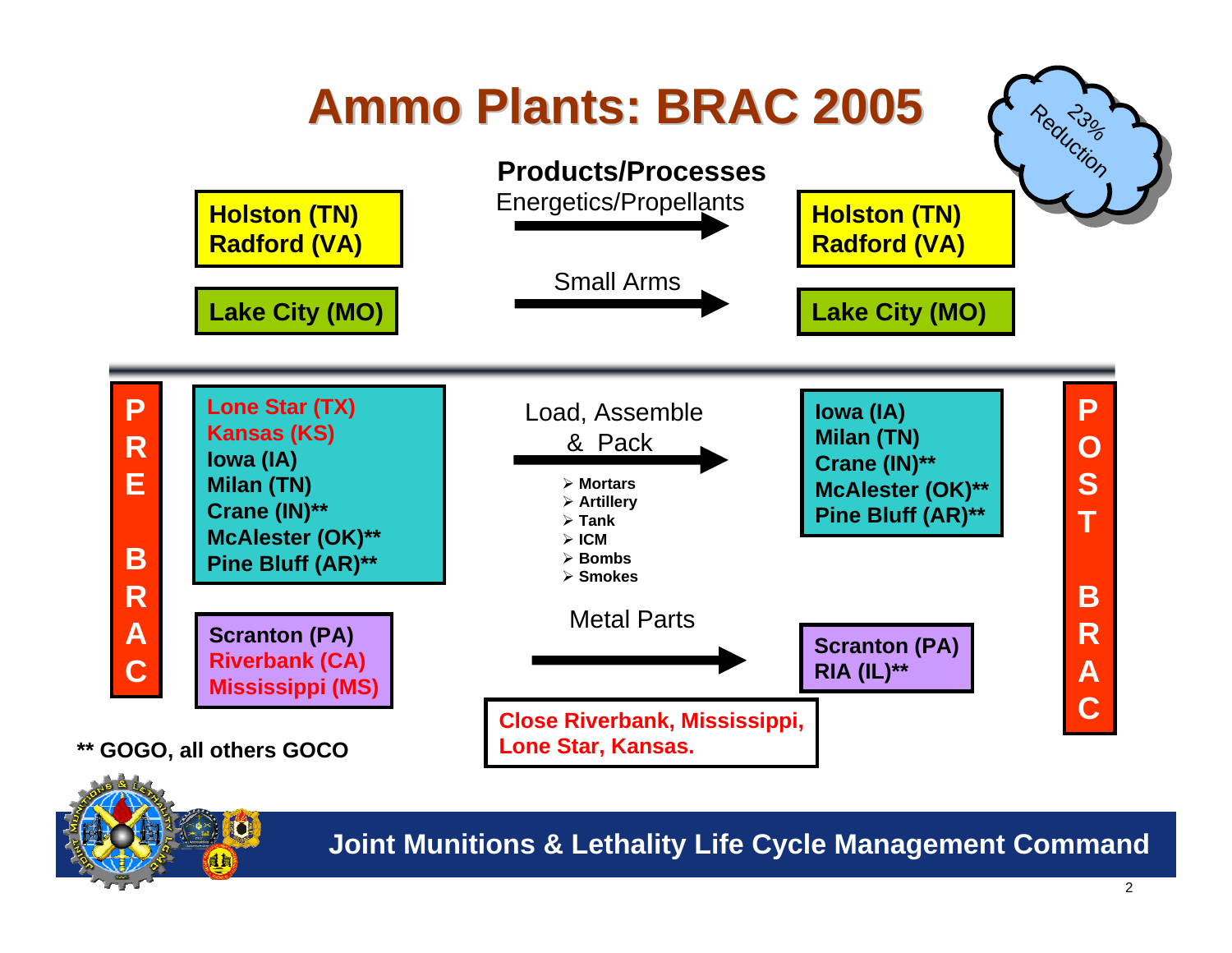# **AMC BRAC 05 Focus**

- ¾ **Jo** i**nt Service Readiness**
	- 9 **Minimize warfighter impacts during moves**
	- 9 **Ensure adequate post-BRAC munitions capability/capacity**
- ¾ **Compliance with BRAC Legislation**
	- 9 **Transfer capabilities**
	- 9 **Moves completed by Sep 2011**





**Joint Munitions & Lethality Life Cycle Management Command**

3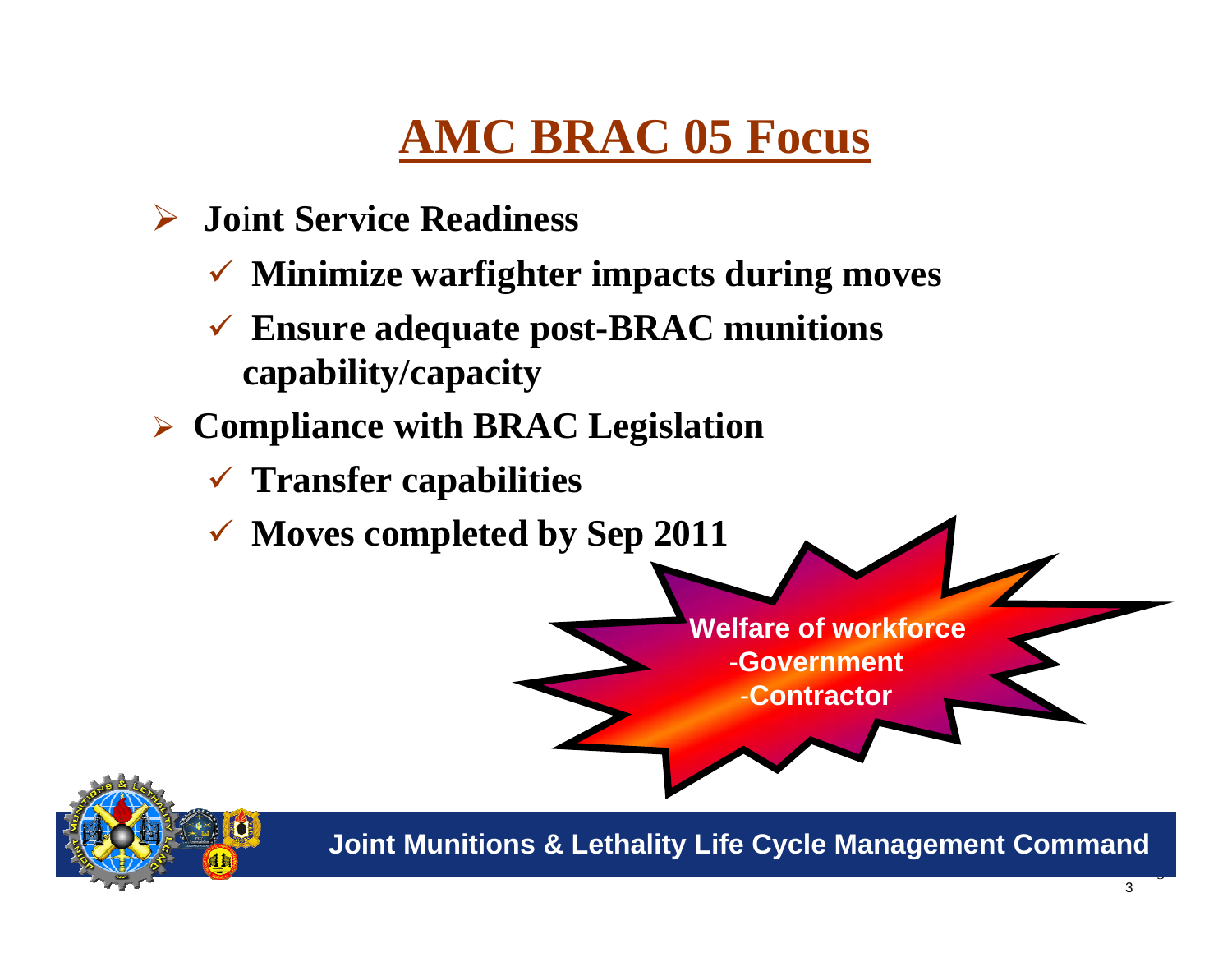## **AMC/JMC BRAC 05 Guidelines AMC/JMC BRAC 05**

#### ¾ **Overarching Principle**

- $\checkmark$  The Army is required to transfer the capability to perform the ammunition production function from the closing installation to the gaining installation.
- $\checkmark$  The Army has the discretion, consistent with the above, to determine the level of capacity that is transferred to the gaining installation.
- $\checkmark$  The Army may complete performance of existing production contracts at the losing installation during the BRAC implementation period.

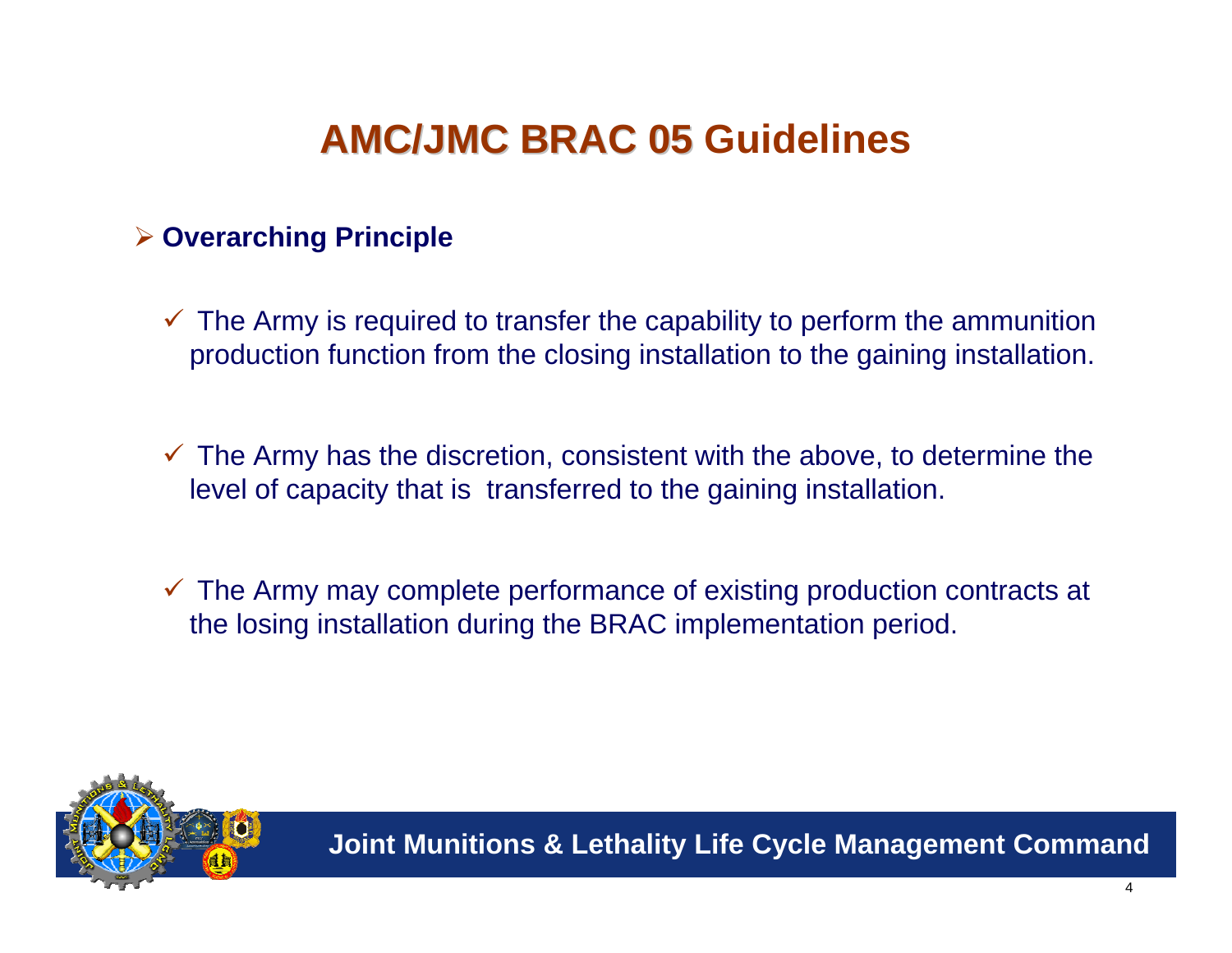## **BRAC 05 Challenges/Opportunities**



**Joint Munitions & Lethality Life Cycle Management Command**

5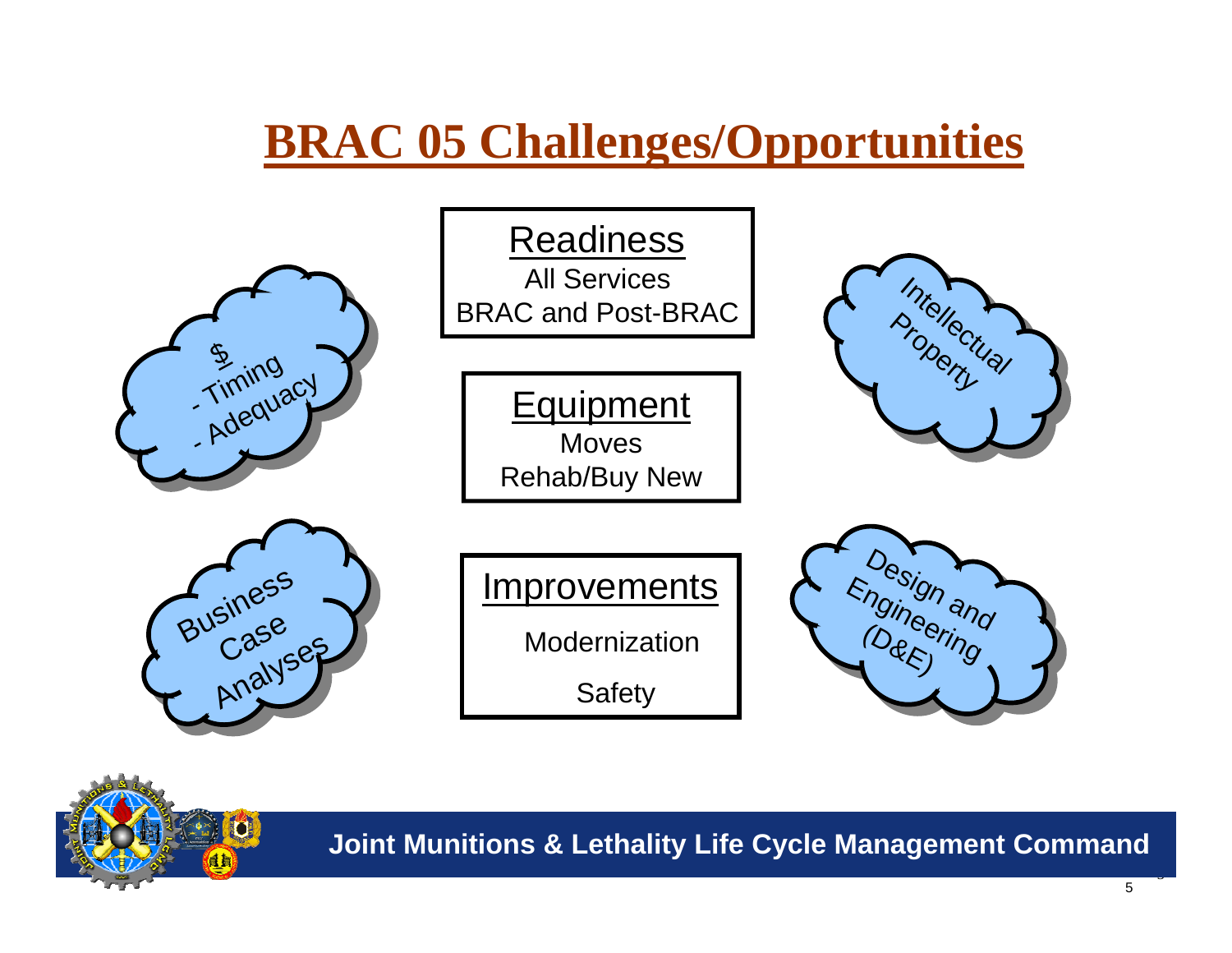# **Summary**

## ¾**BRAC 05 Implementation**

- **Monitoring Joint Readiness**
- **Using BCAs to Determine Equip Requirements**
- **Improving Industrial Base, Consistent with BRAC Requirements**
- **Key to Success – Resourcing and Timing**